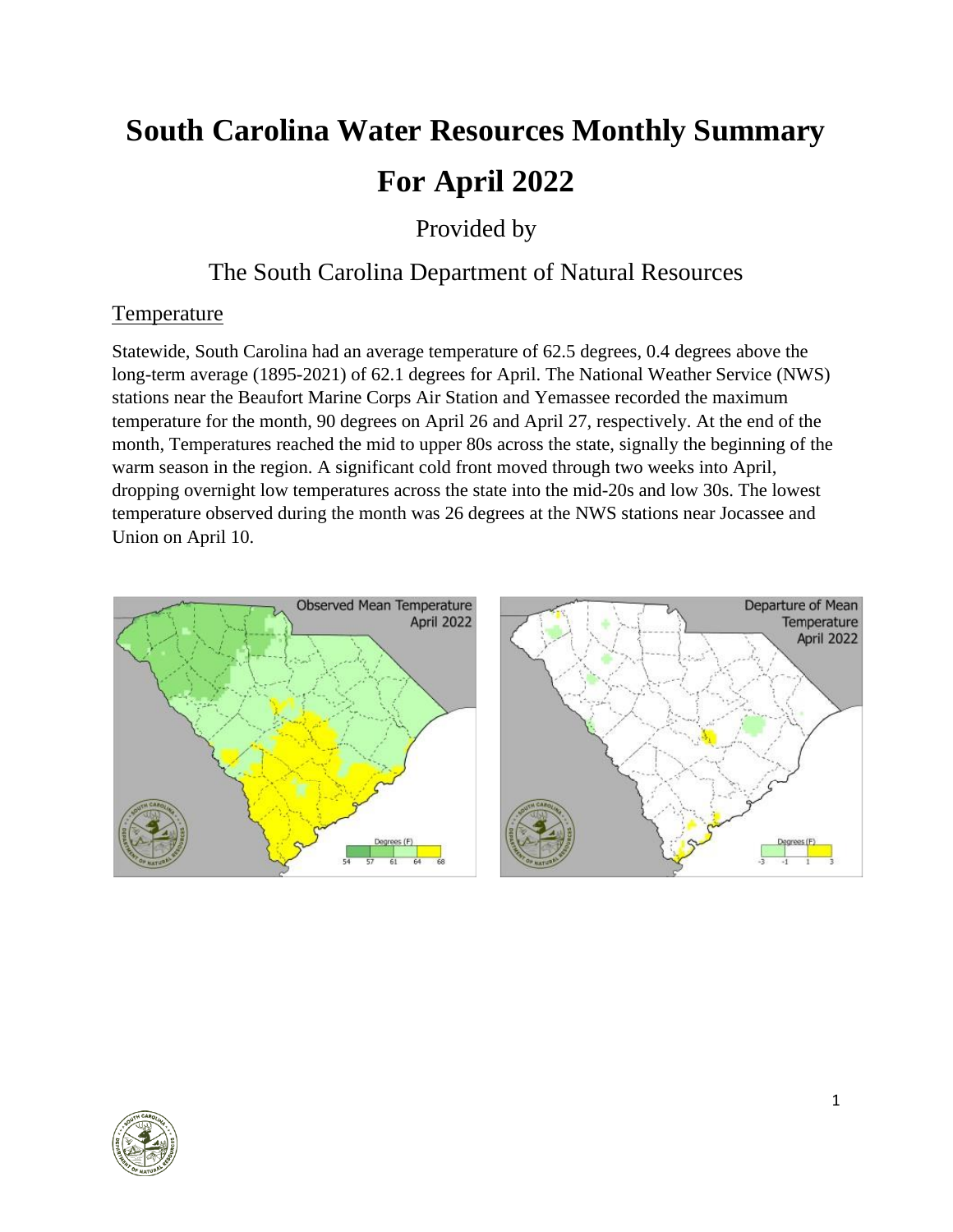# Precipitation

The statewide average precipitation for April 2022 was 4.22 inches, which is 0.87 inches above the long-term average for the month (1895-2021) of 3.35 inches, as most of the state recorded between 75 and 100% of their monthly average rainfall. Locations in the Central Savannah River Area (CSRA) and Midlands reported above-average monthly rainfall totals, with widespread totals around five inches. Some CoCoRaHS observers in portions of Edgefield, Lexington, McCormick, and Saluda counties recorded between seven and nine inches of rain (more than 150% of normal). However, some areas in the coastal Lowcountry measured less than 25% of their average monthly precipitation, including the NWS station on Sullivans Island, which recorded 0.90 inches (2.69 inches below normal).



\*Precipitation images show observed and percent of normal precipitation for the Water Basins that either flow into or are shared with South Carolina.

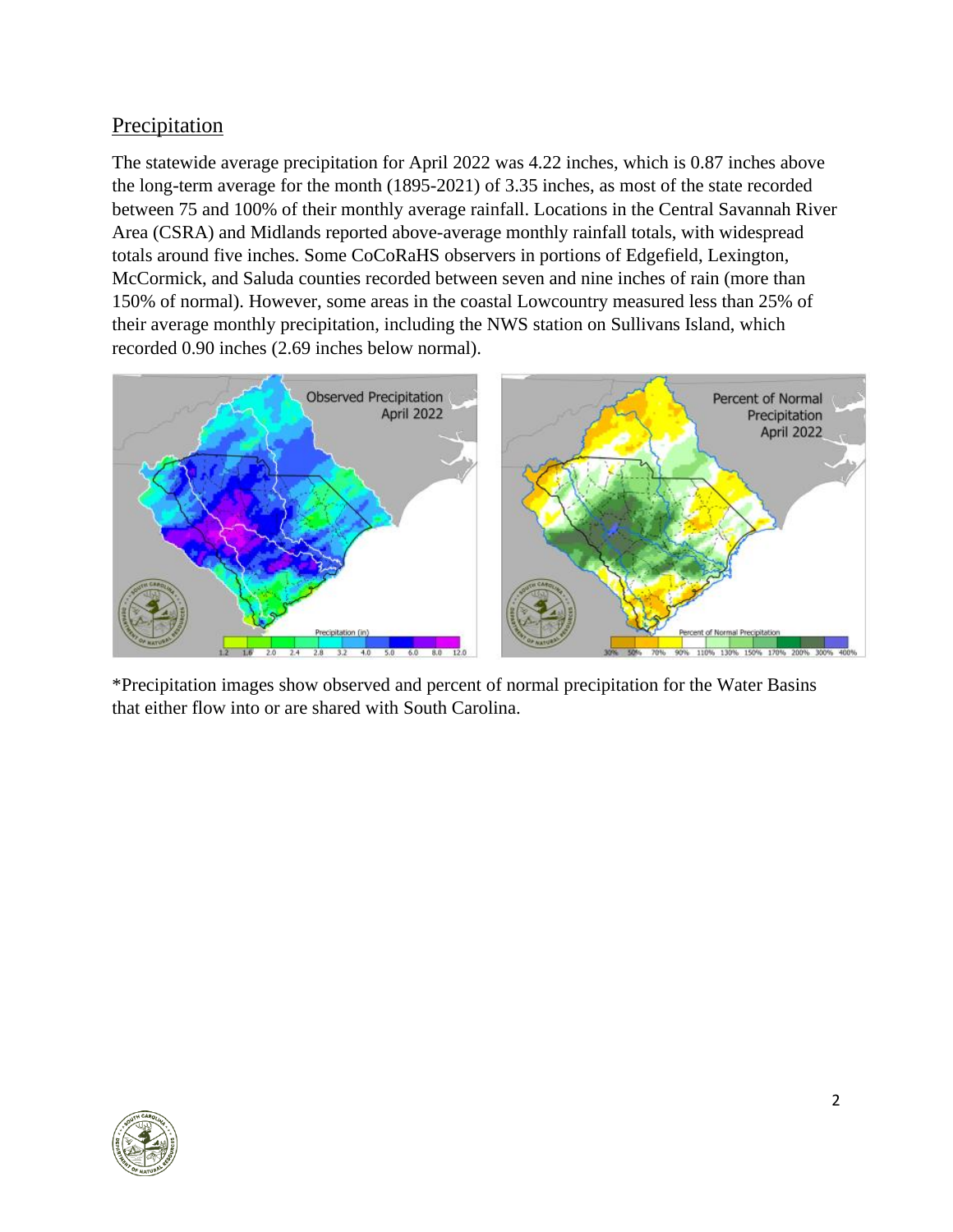# **Streamflow**

The USGS's monthly streamflow map compares the current monthly average streamflow at each gage for a given month to each gage's historical monthly average streamflow for the same month over the gage's period of record. Rainfall received in April was beneficial for streamflows in the State and relieved below normal conditions observed in March at most of the gages in the Coastal counties. The Little Pee Dee River gage in Horry County, however, is still experiencing below normal conditions. The Little Pee Dee and Waccamaw gages were both at an extreme status in March. Although the overall flows at the Waccamaw gage have improved in April, the Little Pee Dee gage would need more rain to recover from the dryness experienced in the last couple of months. In summary, streamflows across most of the State improved over the past month, but some of the dry areas in the Coastal counties could benefit from future rain events.



| <b>Explanation - Percentile classes</b> |                      |                 |           |                 |                       |      |         |  |  |
|-----------------------------------------|----------------------|-----------------|-----------|-----------------|-----------------------|------|---------|--|--|
|                                         |                      |                 |           |                 |                       |      |         |  |  |
| Low                                     | $<$ 10               | $10 - 24$       | $25 - 75$ | 76-90           | >90                   | High | No Data |  |  |
|                                         | Much below<br>normal | Below<br>normal | Normal    | Above<br>normal | Much abovel<br>normal |      |         |  |  |

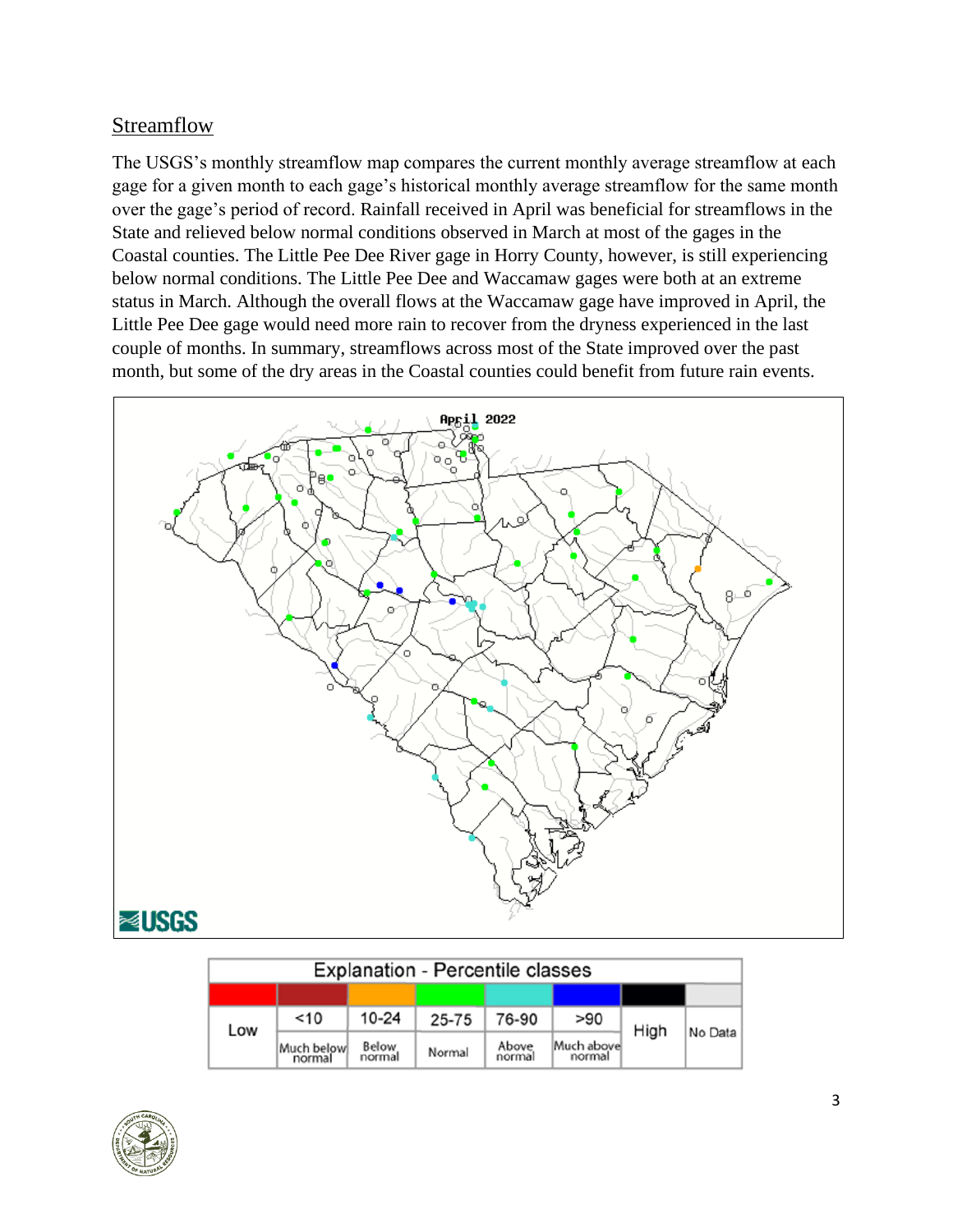#### Reservoirs

The map below shows a surplus or deficit from the guide curves or full-pool elevations for the major reservoirs in the State, based on conditions for April 30th. Five out of the ten reservoirs are below their target or full-pool elevations in April but are maintained close to their target elevations. The Duke Energy lakes in the Catawba-Wateree river basin are still in Stage 0 of the Low Inflow Protocol (LIP). Due to the warmer and drier than normal weather conditions in the past months, the LIP status continues to be in Stage 0. The LIP gets initiated when two of the three triggers (Storage Index, U.S. Drought Monitor, and Streamflow) support Stage 0 or higher status. The U.S. Drought monitor and Streamflow triggers are long-term indicators based on more than one month of data. In the upcoming months, as the past drier months get excluded from the averages, the lakes will be able to return to normal status, provided there's enough support from all the three triggers. Duke Energy also manages Lake Jocassee and Keowee. These lakes are pump storage systems, and their levels fluctuate based on their power generation and maintenance requirements. As of the end of April, the monthly average lake elevations for four of the ten lakes dropped from the last month but are maintained close to their guide curve elevations.



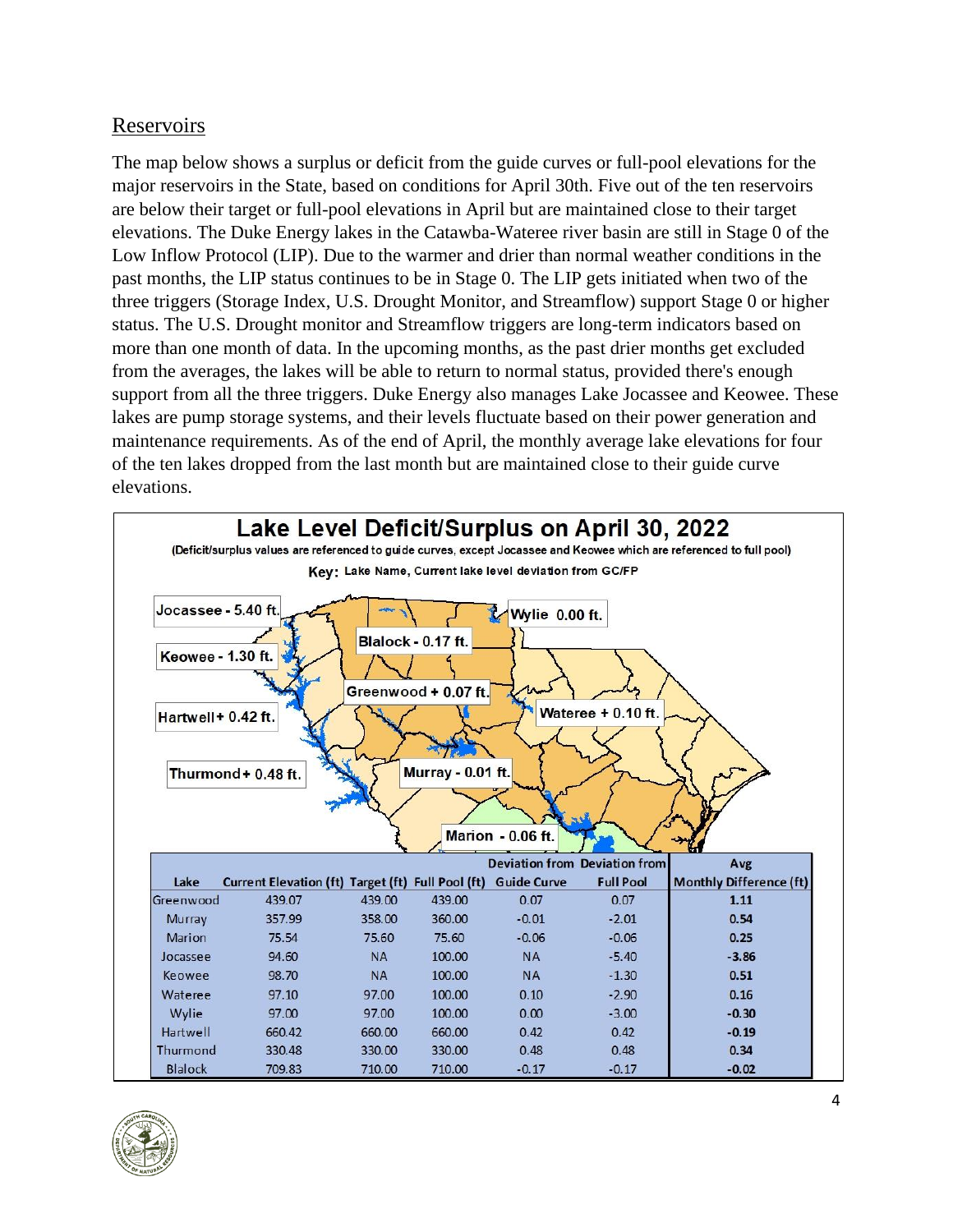## Groundwater

The groundwater condition map for April is based on the monthly medians for the data collected by the USGS and SCDNR. Due to the lack of data, no drought status is assigned to KER-0263 and CTF-0081. As noted in the table below, three out of the twelve wells observed a drop in the monthly median levels from March to April, however, recharge received over the winter and early spring has allowed groundwater levels at the sites noted on the map to remain at normal and above normal levels.



| USGS well sites                                                      |              |             |             |              |              |              |              |              | <b>DNR Telemetry sites</b> |              |              |              |              |              |
|----------------------------------------------------------------------|--------------|-------------|-------------|--------------|--------------|--------------|--------------|--------------|----------------------------|--------------|--------------|--------------|--------------|--------------|
|                                                                      | MCK-<br>0052 | AND-<br>326 | OCO-<br>233 | KER-<br>0433 | SPA-<br>1581 | CTR-<br>0021 | YRK-<br>3295 | LAN-<br>0497 | JAS-<br>0425               | CTF-<br>0081 | GRV-<br>3342 | KER-<br>0263 | LRN-<br>1705 | SAL-<br>0069 |
| March 2022 Monthly<br>median (ft, below land<br>surface)             | 38.75        | 2.71        | 28.38       | 46.74        | 41.38        | 86.84        | 23.70        | 28.03        | 53.25                      | <b>NA</b>    | 43.25        | <b>NA</b>    | 13.19        | 12.39        |
| April 2022 Monthly<br>median (ft, below land<br>surface)             | 38.41        | 2.63        | 27.19       | 46.40        | 41.65        | 87.16        | 22.80        | 27.07        | 53.08                      | <b>NA</b>    | 43.45        | <b>NA</b>    | 13.03        | 10.65        |
| Difference in monthly<br>median from past month<br>(f <sup>t</sup> ) | 0.34         | 0.08        | 1.19        | 0.34         | $-0.27$      | $-0.31$      | 0.90         | 0.96         | 0.17                       | <b>NA</b>    | $-0.20$      | <b>NA</b>    | 0.16         | 1.74         |

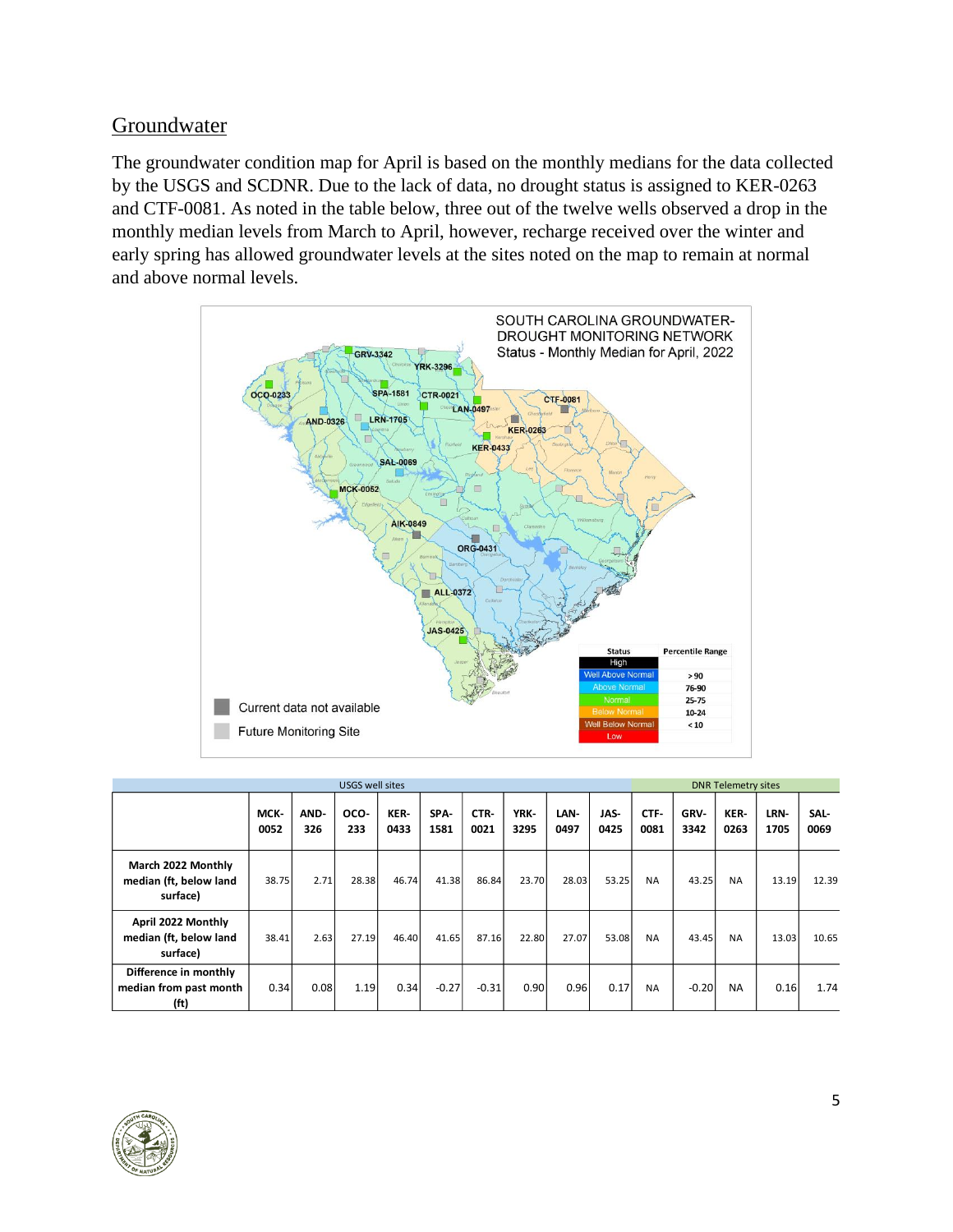# Drought

The first U.S. Drought Monitor (USDM) in March (4/5) had 23.91% of the state in abnormally dry (D0) conditions and 30.37% of the state in moderate drought (D1) conditions. Through March, the biggest changes to the map were the reduction of D0 conditions in the Midlands and reduction of D1 conditions portions of the Coastal Plain. These changes took place on the following map (4/12), where 18.59% of the state and 24.33% of the state were in D0 and D1 conditions, respectfully. There were minimal changes to the map through the rest of April. The last map in April (4/26) had 16.47% of the state in D0 conditions and 24.33% of the state in D1 conditions.

The South Carolina Drought Response Committee (DRC) met on April 27<sup>th</sup>. Prior to this meeting, 11 counties were in incipient drought status, while the other 35 counties were in normal conditions (based on the DRC meeting on March  $22<sup>nd</sup>$ ). In the meeting on  $4/27$ , Berkeley County was taken out of incipient drought status and put in normal conditions due to sufficient rain totals since the last meeting. However, Darlington, Marlboro, and Dillon were downgraded to incipient drought conditions due reported dry conditions (below normal precipitation and soil moisture values). In total 13 counties were categorized as incipient status: Jasper, Beaufort, Colleton, Dorchester, Charleston, Williamsburg, Georgetown, Florence, Darlington, Marlboro, Dillon, Marion, and Horry. The next DRC meeting is not currently scheduled but the DRC is monitoring conditions for future improvement or degradation of county-level drought status.